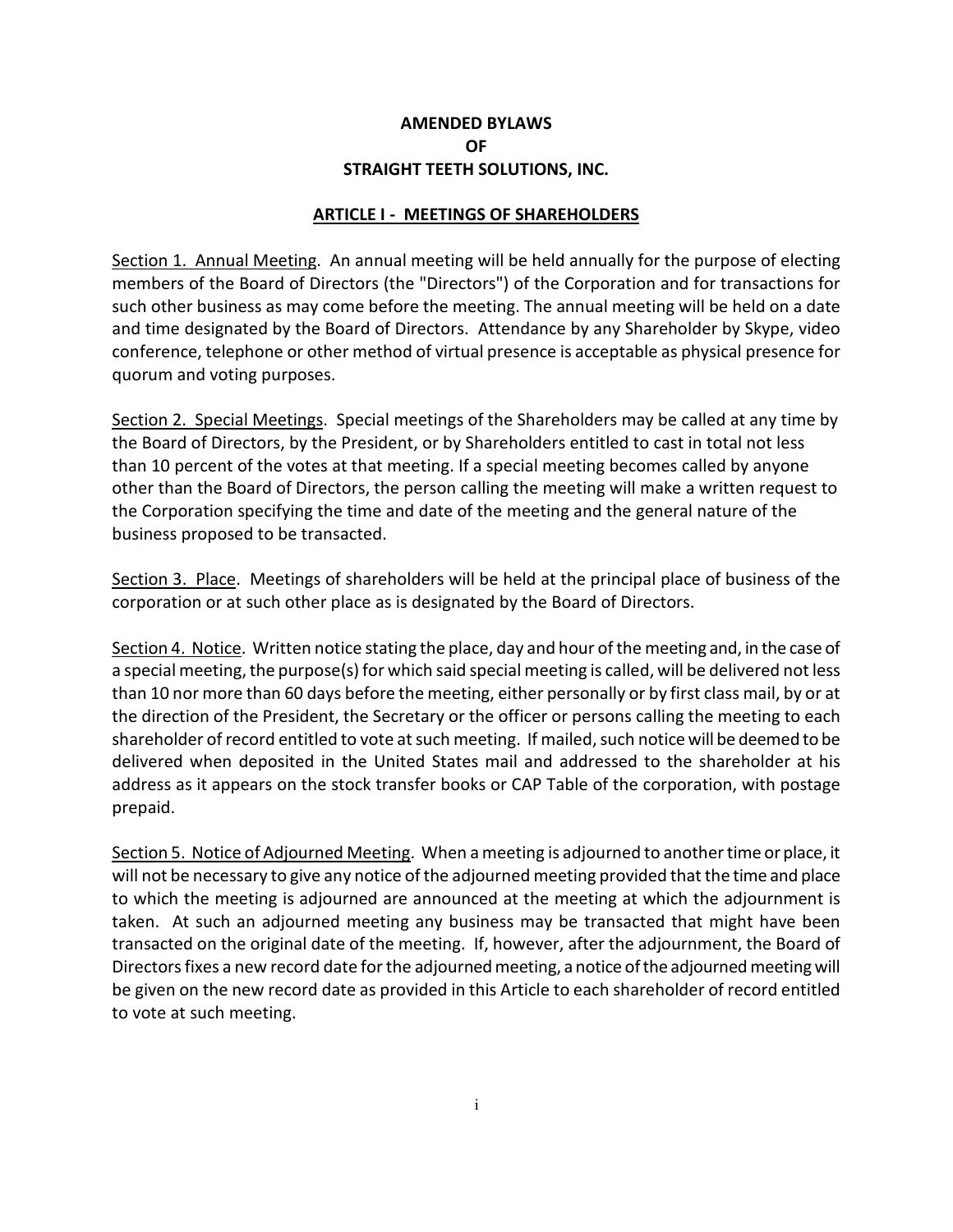Section 6. Shareholder Quorum and Voting. Fifty two percent (52%) of the outstanding voting shares, whether represented in person or by proxy, shall constitute a quorum entitled to act at a meeting of Shareholders. Without a quorum, a majority of the represented Shareholders may adjourn the meeting to another time without further notice.

If a quorum is present the affirmative vote of a majority of the shares represented at the meeting and entitled to vote on the subject matter will be the act of the Shareholders unless otherwise provided by law.

Section 7. Voting of Shares. Each outstanding share will be entitled to one vote on each matter submitted to a vote at a meeting of shareholders.

Section 8. Proxies. A shareholder may vote either in person or by proxy provided that all proxies are executed in writing by the shareholder or his duly authorized attorney-in-fact. No proxy will be valid after 11 months from the date of signing unless otherwise provided in the proxy.

Section 9. Action by Shareholders Without a Meeting. Any action required or permitted by law, these bylaws, or the Articles of Incorporation of this corporation to be taken at any annual or special meeting of shareholders may be taken without a meeting, without prior notice and without a vote, provided that a written consent is filed setting forth the action so taken, and signed by the holders of outstanding stock having not less than the minimum number of votes that would be necessary to authorize or take such action at a meeting at which all shares entitled to vote thereon were present and voted, as provided by law.

# **ARTICLE II - DIRECTORS**

Section 1. Function. All corporate powers, business, and affairs will be exercised, managed and directed under the authority of the Board of Directors.

Section 2. Qualification. Any Shareholder may be selected to serve as a Director. The President shall serve as Chairman of the Board of Directors.

Section 3. Compensation. No salary shall be paid for the Directors for their services but, by resolution, the Board of Directors may be paid a fixed sum and expense of attendance at any regular or special meeting of the Board of Directors; provided that nothing herein contained shall be construed to preclude any Director from serving the corporation in any other capacity and receiving compensation.

Section 4. Presumption of Assent. A Director of the corporation who is present at a meeting of the Board of Directors at which action on any corporate matter is taken will be presumed to have assented to the action taken unless he votes against such actions or abstains from voting in respect thereto because of an asserted conflict of interest.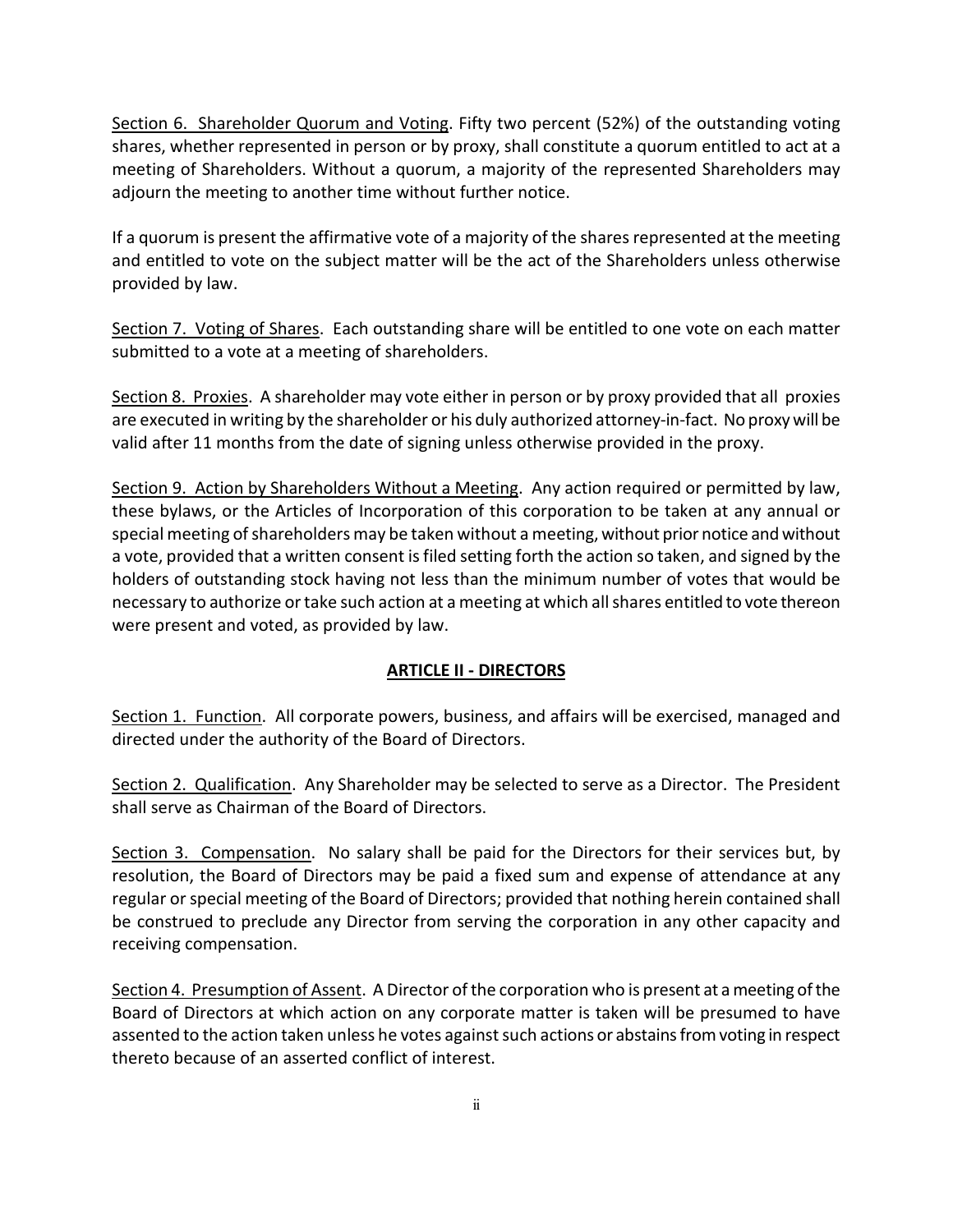Section 5. Number and Tenure. The Board will consist of up to twelve (12) members who will be natural persons, who shall be elected, and who shall hold office until they resign, or a successor becomes elected and qualified. Any Director may resign at any time upon notice given in writing to the Corporation. The authorized number of Directors will be 12 until changed by a duly adopted amendment to these bylaws adopted by the vote or written consent of a majority of the outstanding Shareholders entitled to vote.

At the annual Shareholders Meeting the shareholders will elect Directors to hold any vacancy on the Board. Each Director will hold office until his successor will have been qualified and elected, their prior resignation, their removal from office or their death.

Section 6. Vacancies. Any vacancy occurring in the Board of Directors will be filled by the affirmative vote of a majority of the remaining directors though less than a quorum of the Board of Directors. A Director elected to fill a vacancy will hold office only until the next election of Directors by the Shareholders.

Section 7. Removal of Directors. At a meeting of Shareholders called expressly for that purpose, any Director or the entire Board of Directors may be removed, with or without cause, by a vote of the holders of the majority of the shares then entitled to vote at any election of Directors.

Section 8. Quorum and Voting. A majority of the number of directors fixed by these bylaws shall constitute a quorum for the transaction of business. The act of a simple majority of the directors present at a meeting at which a quorum is present will be the act of the Board of Directors. In the event of a deadlock in any vote, the Chairman shall cast the deciding vote.

Section 9. Executive and Other Committees. A resolution adopted by a majority of the Board of Directors, may designate from among its members an executive committee and/or other committee(s) which will have and may exercise all the authority of the Board of Directors to the extent provided in such resolution, except as is provided by law.

Section 10. Place of Meeting. Special or regular meetings of the Board of Directors will be held at the Corporations offices, or other location as designated by the Chairman.

Section 11. Notice, Time and Call of Meetings. An annual meeting of the Board of Directors shall be held without notice, at the same place as the Annual Shareholders meeting. Regular meetings of the Board of Directors shall be held at such times and places as may be fixed by the Board of Directors, or in these bylaws. No call or notice is required for regular meetings. Members of the Board of Directors may participate in any Board meeting by means of a conference video, Skype, telephone or similar communications equipment provided that all persons participating in the meeting can hear each other at the same time. Participation by such means shall constitute presence in person at a meeting for purpose of quorum and voting.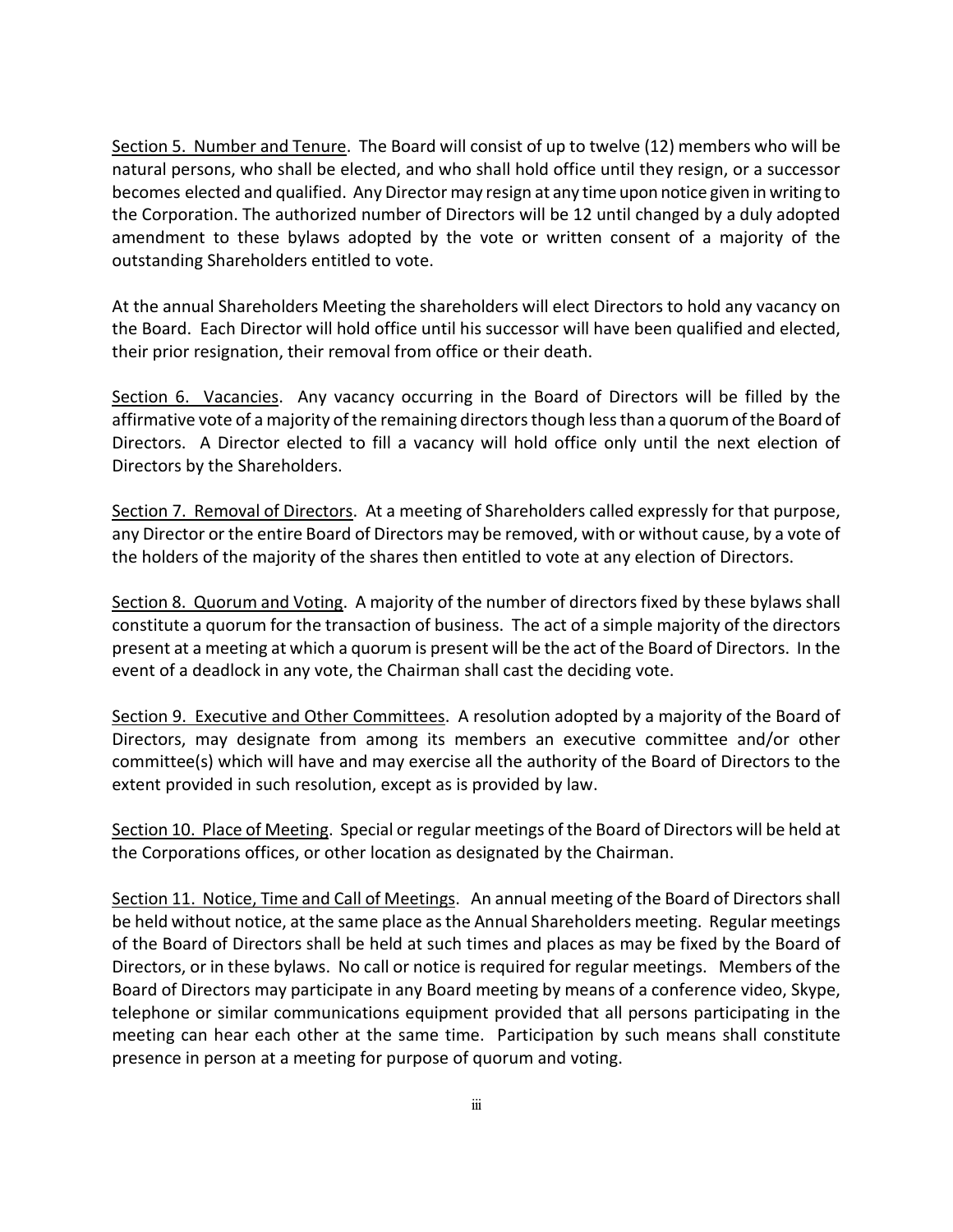Special meetings of the Board of Directors may be called by the Chairman, the President, or any two (2) of the Directors. Written notice of the time and place of special meetings of the Board of Directors will be given to each director by either personal delivery or email at least 5 days before the meeting or by notice mailed to the director at least 7 days before the meeting.

Notice of a meeting of the Board of Directors need not be given to any Director who signs a waiver of notice either before or after the meeting. Attendance of a Director at a meeting will constitute a waiver of notice of such meeting and waiver of any and all objections to the place of the meeting, the time of the meeting, or the manner in which it has been called or convened, except when a director states, at the beginning of the meeting, any objection to the transaction of business because the meeting is not lawfully called or convened.

Neither the business to be transacted nor the purpose of regular or special meetings of the Board of Directors need be specified in the notice or waiver of notice of such meeting.

A majority of the Directors present, whether or not a quorum exists, may adjourn any meeting of the Board of Directors to another time and place. Notice of any such adjourned meeting will be given to the directors who were not present at the time of the adjournment.

Section 12. Action Without a Meeting. Any action required to be taken at a meeting of the Board of Directors, or any action which may be taken at a meeting of the Board of Directors or a committee thereof, may be taken without a meeting if a consent in writing, setting forth the action so to be taken, signed by all the directors, or all the members of the committee, as the case may be, is filed in the minutes of the proceedings of the board or of the committee. Such consent will have the same effect as a unanimous vote.

Section 13. Annual Report to Shareholder(s). The Board of Directors shall cause an annual report to be sent to the shareholders no later than 120 days after the close of the fiscal or calendar year unless waived unanimously by the Shareholder(s).

# **ARTICLE III - OFFICERS**

Section 1. Officers. The officers of this corporation will consist of a President, Secretary, and Treasurer each of whom will be elected by the Board of Directors. Such other officers and assistant officers and agents as may be deemed necessary may be elected or appointed by the Board of Directors from time to time. Any two or more offices may be held by the same person. At the discretion of the Board of Directors, all officers of this cooperation may be paid a fixed amount of salary as their compensation for services. Unless the Board of Directors elects to pay a fixed salary, the officers shall serve without salary.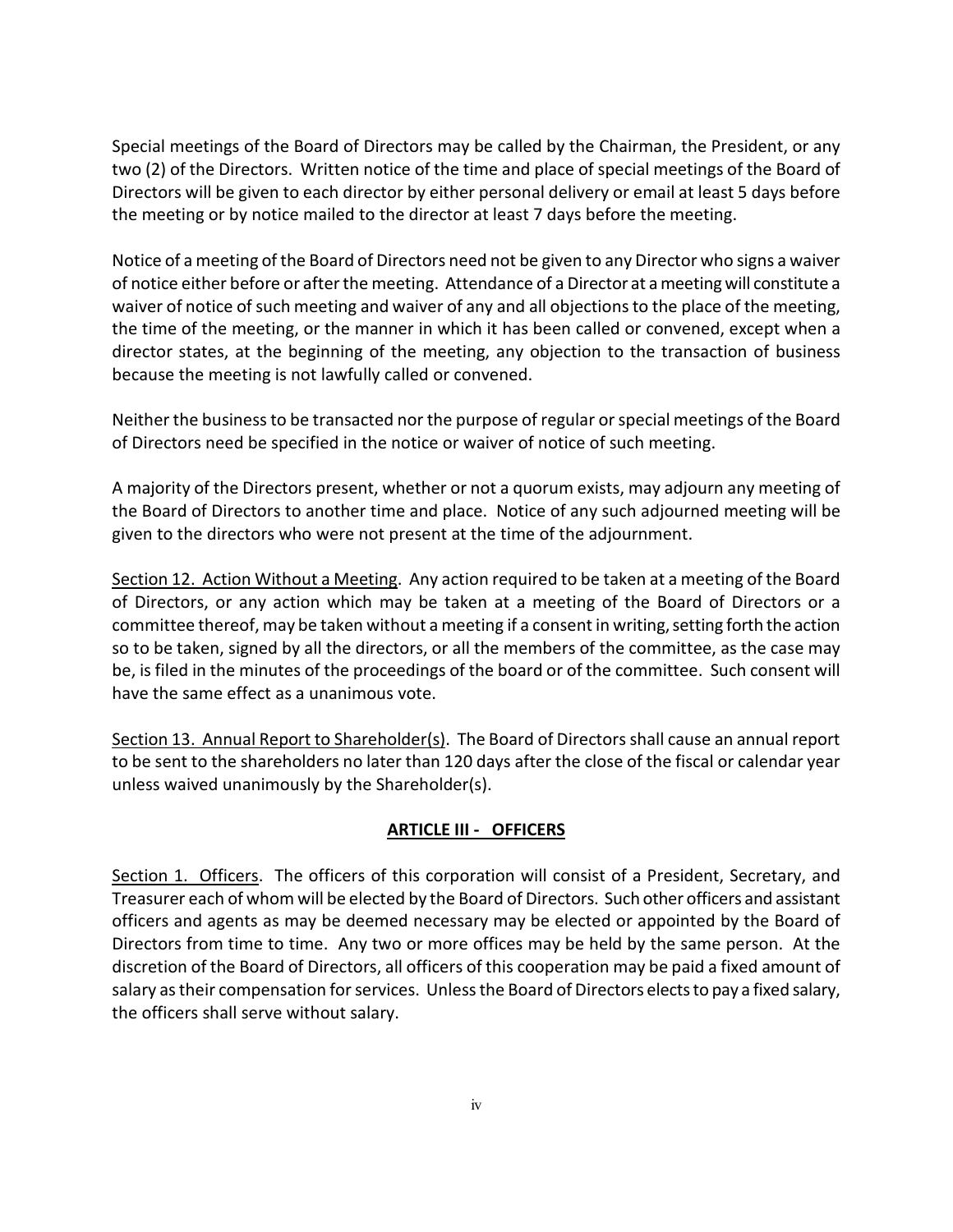Section 2. Duties. The President of this corporation will generally and actively manage the business and affairs of the corporation subject to the directions of the Board of Directors. He will preside at all meetings of the shareholders and Board of Directors. The President, subject to the direction and controlled by the Board of Directors, shall be the chief executive officer of the corporation and have general supervision, direction, and control of the business and affairs of the corporation. He or she shall preside at all Board of Directors' and Shareholders' meetings. Unless otherwise stated by the Board of Directors and by these bylaws, the President shall have general powers and duties of management usually vested in the office of the President of a corporation and shall have other powers and duties which may be prescribed by the Board of Directors or by these bylaws.

The Secretary will have custody of, and maintain all corporate records, except the financial records. Furthermore, he will record the minutes of all meetings of the Shareholders and Board of Directors, send all notices of meetings and perform such other duties as may be prescribed by the Board of Directors or the President.

The Treasurer shall retain custody of all corporate funds and financial records, maintain full and accurate accounts of receipts and disbursements and render accounts thereof at the annual meetings of shareholders and whenever else required by the Board of Directors or the President and perform such other duties as may be prescribed by the Board of Directors or the President.

Section 3. Removal of Officers. An officer or agent elected or appointed by the Board of Directors may be removed by the Board of Directors whenever in its judgment the best interests of the corporation will be served thereby. Any vacancy in any office may be filled by the Board of Directors.

### **ARTICLE IV - STOCK CERTIFICATES**

Section 1. Stock Certificates and Notices. The shares of the corporation may be certificated or uncertificated, as provided under Florida law, and shall be entered in the books of the corporation and recorded as they are issued. Any or all of the signatures on any certificate may be a facsimile or electronic signature. In case any officer, transfer agent or registrar who has signed or whose facsimile or electronic signature has been placed upon a certificate has ceased to be such officer, transfer agent or registrar before such certificate is issued, it may be issued by the corporation with the same effect as if he or she were such officer, transfer agent or registrar at the date of issue.

Within a reasonable time after the issuance or transfer of uncertificated stock and upon the request of a stockholder, the corporation shall send to the record owner thereof a written notice that shall set forth the name of the corporation, that the corporation is organized under the laws of Delaware, the name of the stockholder, the number and class (and the designation of the series, if any) of the shares, and any restrictions on the transfer or registration of such shares of stock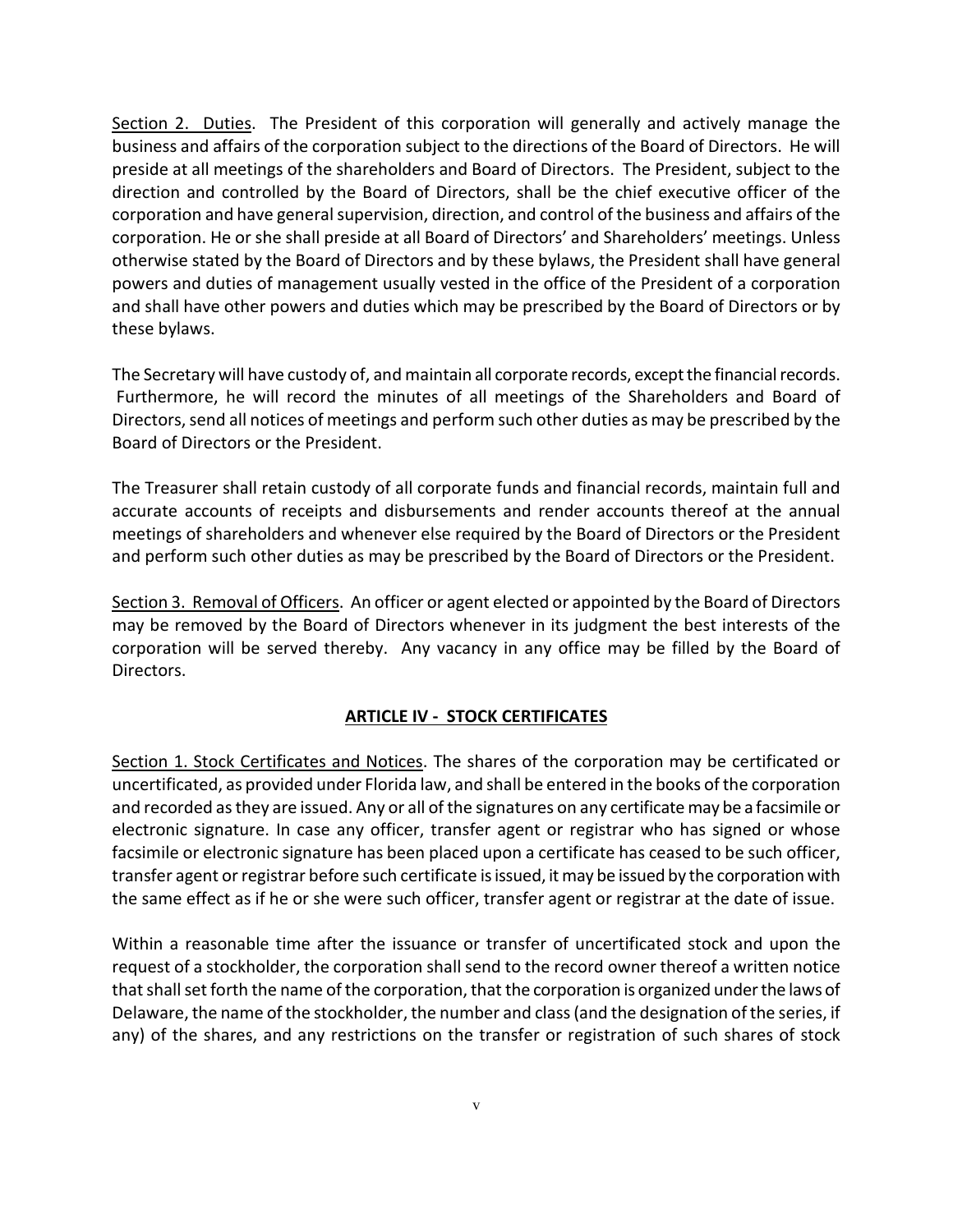imposed by the corporation's certificate of incorporation, these bylaws, any agreement among stockholders or any agreement between stockholders and the corporation.

The corporation may issue the whole or any part of its shares as partly paid and subject to call for the remainder of the consideration to be paid therefor. Upon the face or back of each stock certificate (if any) issued to represent any such partly paid shares, or upon the books and records of the corporation in the case of uncertificated partly paid shares, the total amount of the consideration to be paid therefor and the amount paid thereon shall be stated. Upon the declaration of any dividend on fully paid shares, the corporation shall declare a dividend upon partly paid shares of the same class, but only upon the basis of the percentage of the consideration actually paid thereon.

Section 2. Transfer of Stock. The corporation will register a stock certificate presented for transfer if the certificate is properly endorsed by the holder of record or by his duly authorized agent.

### **ARTICLE V. BOOKS AND RECORDS**

Section 1. Books and Records. This Corporation will keep accurate and complete books, records of account, and minutes of the proceedings of all meetings of shareholders, Board of Directors, committees of directors. This Corporation will keep, at its registered office, principal place of business or office of its attorneys a record of all shareholders indicating the name, address and number of shares held by each registered shareholder. Any books, records and minutes may be in written form or in any other form capable of being converted into written form.

Section 2. Shareholder's and Director's Inspection Rights. Any person who has been or presently is a holder of record of shares or of voting trust certificates at least six months immediately preceding his demand, or for at least five percent of the outstanding shares of the corporation, or currently serves as a member of the Board of Directors, upon written demand stating the purpose thereof, will have the right to examine and to make extracts in person or by agent or attorney, at any reasonable time(s) during the corporations normal operating hours, for any proper purpose, the corporation's relevant books, records of accounts, minutes and records of shareholders.

Section 3. Financial Information. Not later than four months after the close of each fiscal year, this corporation will prepare a balance sheet showing the financial condition of the corporation at the close of the fiscal year, and a profit and loss statement showing the results of the operations of the corporation during the fiscal year.

Upon the written request of any shareholder or holder of voting trust certificates for shares of the corporation, the corporation will mail to each shareholder or holder of voting trust certificates a copy of the most recent such balance sheet and profit and loss statement. The balance sheet and profit and loss statement will be filed in the registered office of the Corporation in this state, will be kept for at least five years, and will be subject to inspection during business hours by any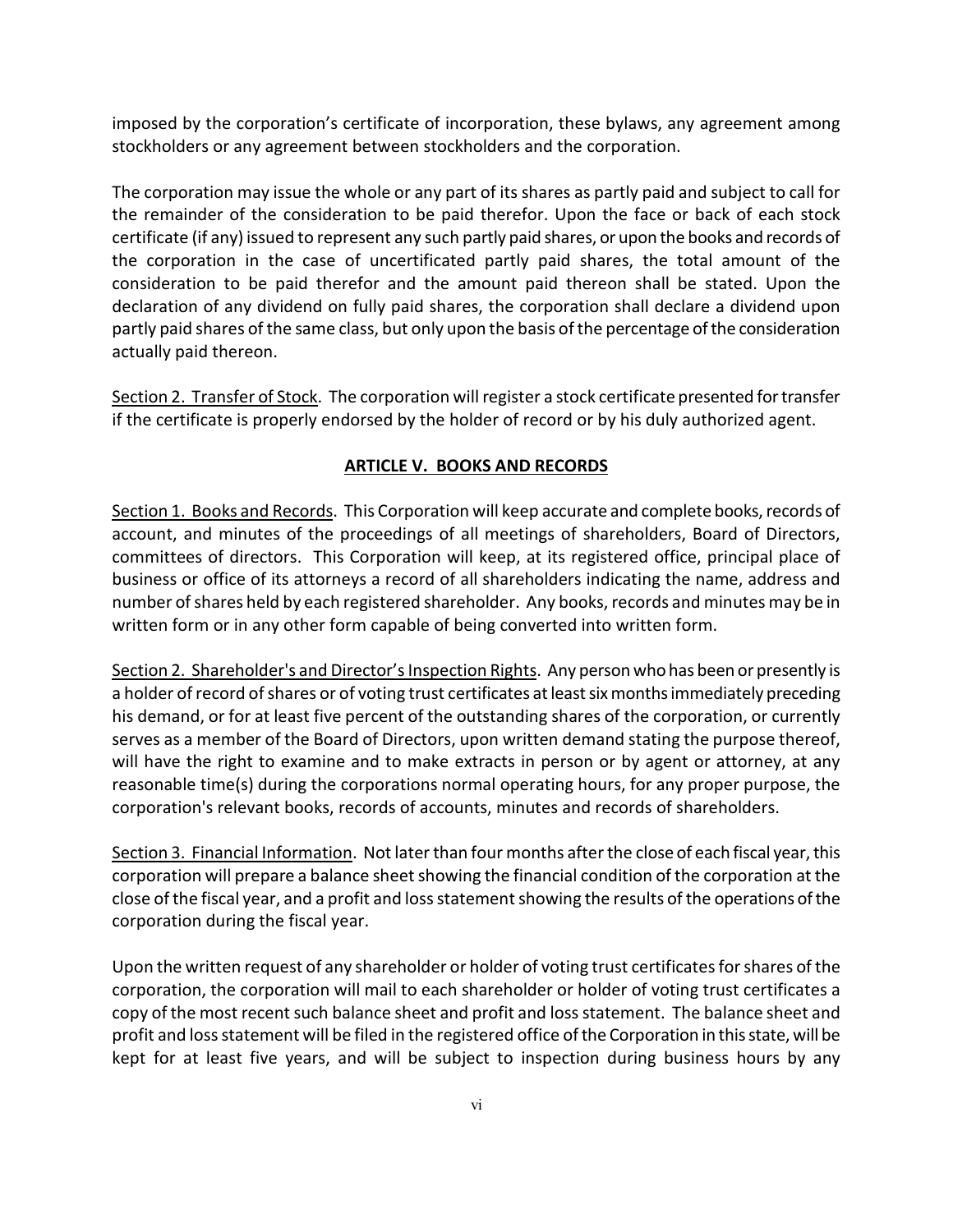shareholder or holder of voting trust certificates, in person or by agent.

## **ARTICLE VI - EXECUTION OF CONTRACTS**

The Board of Directors may authorize any officers, agent or agents, to enter into any contract or execute any agreements on behalf of the corporation.

### **ARTICLE VII - DIVIDENDS**

The Board of Directors of this corporation may, from time to time declare dividends on its shares in cash, property or its own shares, except when the corporation is insolvent or when the payment thereof would render the corporation insolvent, subject to the provisions of the Oregon statutes.

#### **ARTICLE VIII - AMENDMENT**

These by laws may be altered, amended or repealed, and altered, amended or new bylaws may be adopted by a 52% majority of the Shareholders.

### **ARTICLE IX - CORPORATE INDEMNIFICATION PLAN**

The corporation shall indemnify any person:

(1) Who was or is party, or is threatened to be made a party, to any threatened, pending, or completed action, suit, or proceeding, whether civil, criminal, administrative, or investigative (other than an action by, or in the right of, the corporation) by reason of the fact that he is or was a director, officer, employee, or agent of the corporation or is or was serving at the request of the corporation as a director, officer, employee, or agent of another corporation, partnership, joint venture, trust, or other enterprise against such costs and expenses, and to the extent and in the manner provided in Florida Statutes.

(2) Who was or is a party, or is threatened to be made a party, to any threatened, pending, or completed action, or suit by or in the right of the corporation to procure a judgment in its favor by reason of the fact that he is or is a director, officer, employee, or agent of the corporation as a director, officer, employee, or agent of the corporation or is or was serving at the request of the corporation as a director, officer, employee or agent of another corporation, partnership, joint venture, trust or other enterprise against such costs and expenses, and to the extent and in the manner provided in Florida Statutes.

The extent, amount, and eligibility for the indemnification provided herein will be made by the Board of Directors. Said determinations will be made by a majority vote of a quorum consisting of Directors who were not parties to such action, suit, or proceeding or by the Shareholders by a